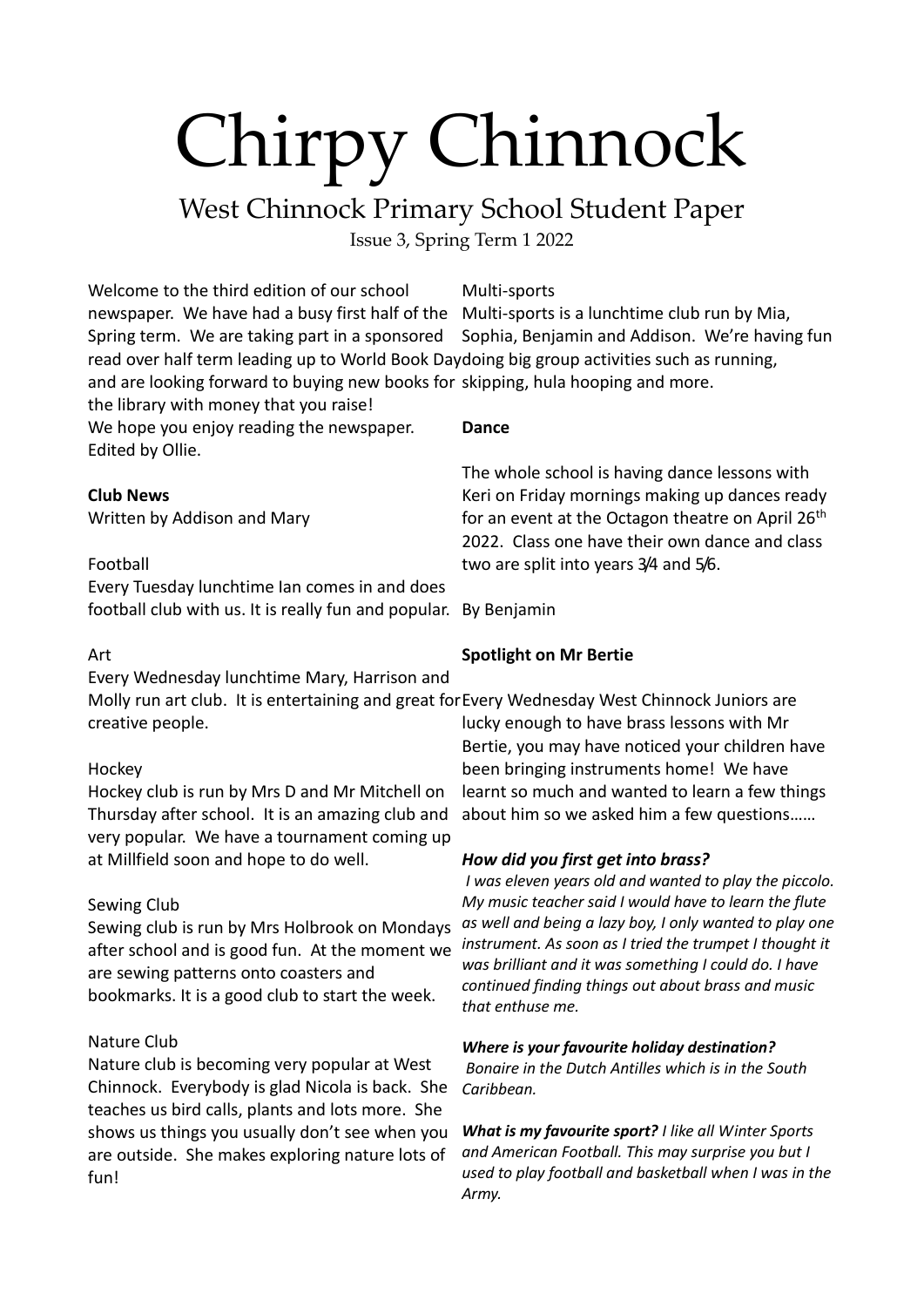West Chinnock Primary School Student Paper

Issue 3, Spring Term 1 2022

*If you could have one superpower what would it be? To communicate properly with everyone.*

#### *Have you ever spoken to, or met, a professional musician?*

*It has been my privilege to work with many professional musicians. I have always found them humble, considerate and approachable. They are rarely big-headed about their skill in music and ae happy to help. Superstars are different and usually so*  fish but also eat birds, mammals and carrion *focussed in their own world, they have little time for ordinary people or fans.*



#### **White-tailed sea eagle**

White tailed sea eagles are the biggest birds of prey in the UK and one was recently spotted in Cornwall. We are really interested in birds of prey so decided to do some research. They eat large [dead animals hunted by other predators]. The chicks can be eaten by raccoons, fishers, bobcats, bears and even other birds of prey! The whitetailed sea eagle is a very large bird. It measures 66-94 cm [26-37 in] in length with a whopping 1.78-2.45 m [5.8-8.0 ft.] wingspan! The wingspan averages about 7 feet. This is the largest of any eagle! It is a close cousin of the bald eagle, but it lives in Eurasia. They live in the North West coast of Scotland and the Isle of White, England in the UK. The female lays 2 or 3 dull white eggs 2-5 days apart in March or April, and starts to incubate with the first egg for 38 days per egg. By Calum, Oscar and William



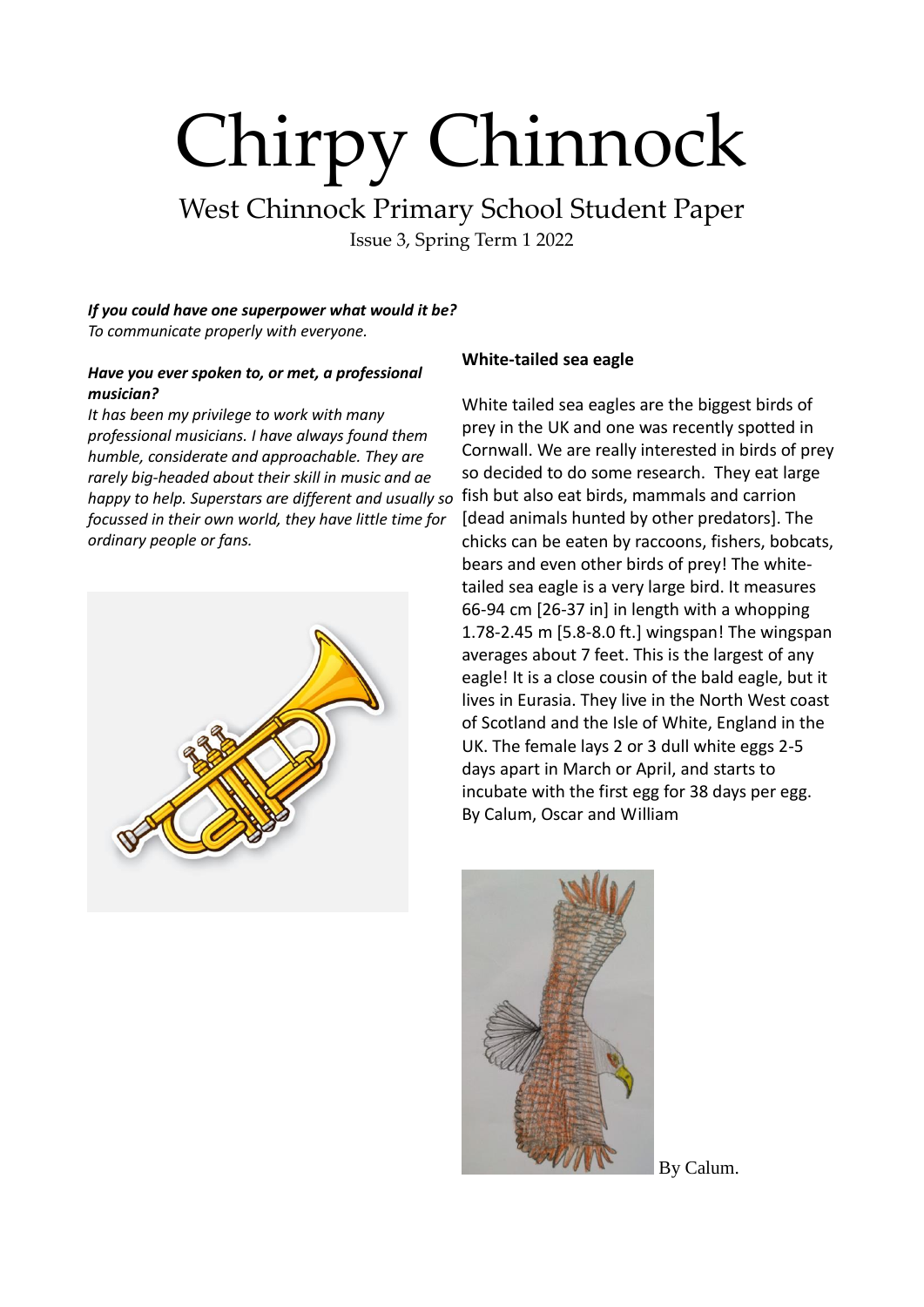West Chinnock Primary School Student Paper Issue 3, Spring Term 1 2022



Page 1

Page 2

Written by Antonin and Harrison

Remember reading this counts towards your sponsored read! Enjoy reading over half term and remember to dress up for world book day on Thursday March 3rd!